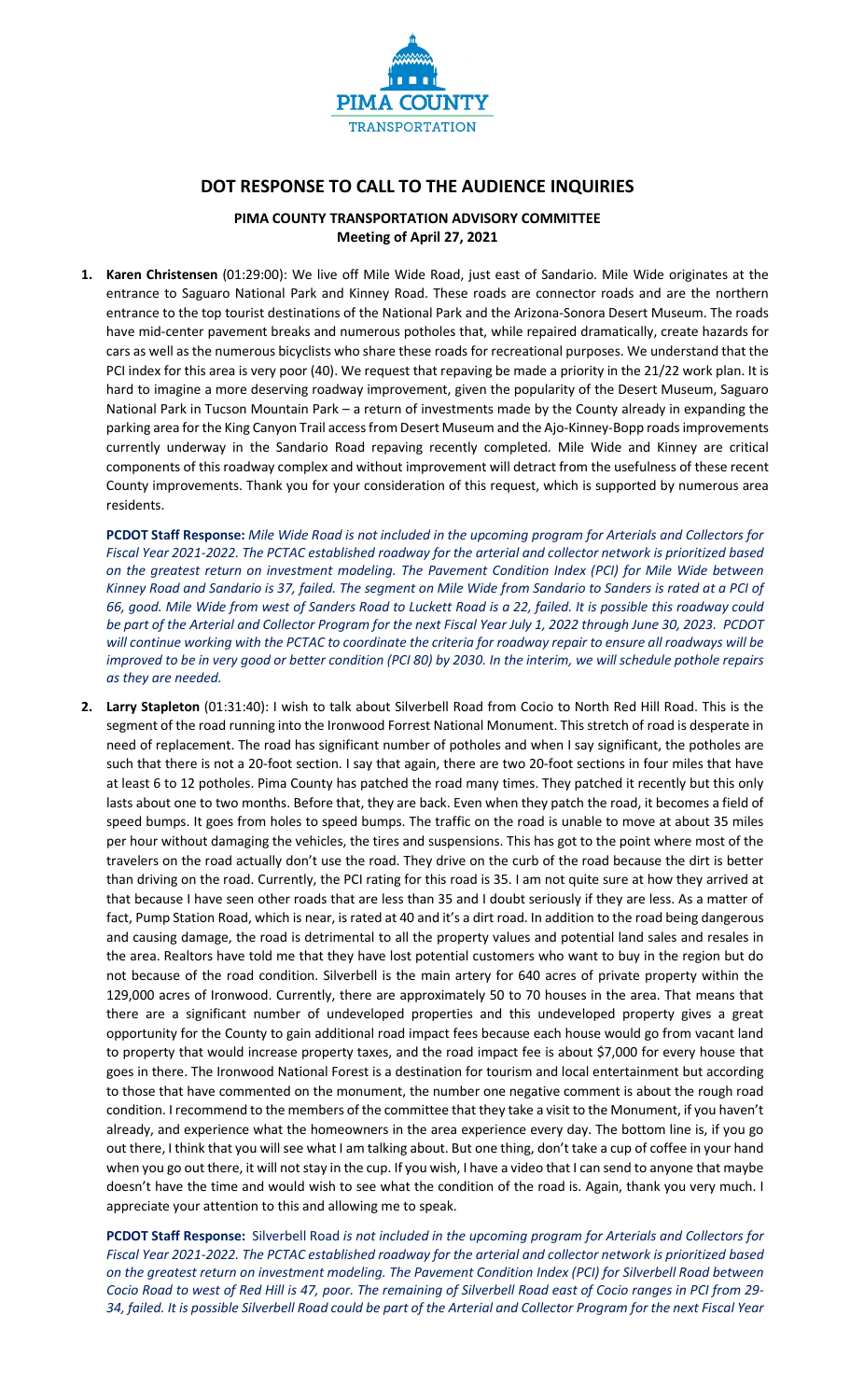PIMA COUNTY TRANSPORTATION ADVISORY COMMITTEE RE: DOT RESPONSE TO CALL TO THE AUDIENCE INQUIRIES Meeting of April 27, 2021 Page 2

*July 1, 2022 through June 30, 2023. PCDOT will continue working with the PCTAC to coordinate the criteria for roadway repair to ensure all roadways will be improved to be in very good or better condition (PCI 80) by 2030. In the interim, we will schedule pothole repairs as they are needed.*

**3. Heather Hatfield** (01:36:40): Thank you all for your work for Tucson and Pima County. My neighborhood, Sabino Vista Hills on the north east side of Tucson, the roads are deteriorating and difficult to drive, walk or ride bikes. I feel it's dangerous for people to walk or bike along, specifically Larrea Lane, which is the most popular because of all the cracks, patches and reoccurring potholes. I believe the road should also be widened and redone because in my opinion, it has failed. I don't know the index but our neighborhood should be a welcoming and safe place for visitors, especially those who are visiting to participate in the swim team and other activities. There also are school buses and other recreational activities that the neighborhood offers. I just want to bring this to your attention to request that Larrea Lane would get redone and our neighborhood streets. My street, is s failed. I called and found out that it is a 39. I am hoping that it will be at the top of the schedule for the next fiscal year. I appreciate your time listening to my concerns.

**PCDOT Staff Response:** *Larrea Lane* Road *is not included in the upcoming program for Arterials and Collectors for Fiscal Year 2021-2022. Larrea Lane has a Pavement Condition Index (PCI) of 36, failed. The PCTAC established roadway for the arterial and collector network is prioritized based on the greatest return on investment modeling. It is possible this roadway could be part of the Arterial and Collector Program for the next Fiscal Year July 1, 2022 through June 30, 2023.*

*Pima County Transportation Advisory Committee enacted the criteria to fix the worst roads first. The selection of roadways for local roads includes platted subdivisions that have one or more "trigger" roadways that have the lowest Pavement Condition Index (PCI). Currently, the lowest Pavement Condition Index (PCI) rating for the pavement repair program is a 36 PCI.*

*There are several platted subdivisions in the Canyon Ranch/Sabino Vista Hills area. There is Canyon Ranch Hills Estates (1-19) with the lowest PCI rating of 49, poor on a portion of Fernhill Circle. Sabino Vista Hills (66-100) that has roadways rated poor and Fernhill Circle rated at PCI 37 – failed. Sabino Vista Hills (1-65) with the lowest PCI of 40, failed on Cresthill Drive. Sabino Vista Hills (101-158) has roadways with the lowest PCI rating of 38, failed on Crestwood Drive. Sabino Vista Hills (159-224) with PCI ratings of good.*

*As we move forward with the program, we will continue with the 36 PCI, then move on to 37 PCI and so forth. In the interim, we will schedule pothole repairs as they are needed.*

*PCDOT will continue working with the PCTAC to coordinate the criteria for roadway repair to ensure all roadways will be improved to be in very good or better condition (PCI 80) by 2030.*

**4. Jane Tarson-Peters** (01:38:26): Thank you for letting me be here and I too want to reiterate that I appreciate all the work that you and Board do on the Transportation Committee. I can say the same things really that Ms. Hatfield just said to you. I am also a resident of Sabino Vista Hills. Our roads were at one time, as you know, rated failed in many places and then re-rated after some new technology with laser beams went over our roads. You know, my car doesn't recognize that, and I'm sure many people in the community would say the same. Our roads have been in major disrepair. They haven't been repaved in 35 years or more. My concern is not just for safety, that is the number one priority for members of our community and a large number of people that travel through our neighborhood, because we are so close to Canyon Ranch, which is a beautiful place to walk, and so is our community. But I think that after 35 years and as I stated in my input letter, the amount of property tax that we contribute to make Tucson a beautiful place, that should be reflected in the condition of our roads. So, I along with other members in this community would hope that the Transportation Department would take another look at our roads and put us in priority in the next fiscal year. We were on a five-year plan and then that went away. I hope you'll just take another look and get us on the top of the list. Thank you so much and thank you again for all your work.

# **PCDOT Staff Response:** *Please see response for #3.*

**5. Joyce Christianson** (01:41:10): I am also in the Sabino Vista Hills neighborhood, as the two former people were. I agree with everything they said. I would just like to add that my understanding is that Larrea Lane from Cloud Road north was originally built to end before our subdivision was even built and before they acknowledged the amount of traffic that is currently on Larrea, and because of that, the foundation for the road wasn't design or built to handle the amount of traffic that the over 250 homes that are now in our subdivision and have been since 1975 carry. Because those roads were not designed that way - to carry that much, they failed and they continue to fail. The potholes are dangerous and constantly being filled but we need more than just paving. We need some strengthening of the base of the road. I agree that I would hope that…we appreciate all the work you have done but we hope that you will take a look at the road Larrea as it feeds into Sabino Hills and also into Canyon Ranch because there are two gates from our subdivision, off of Larrea into Canyon Ranch, which is a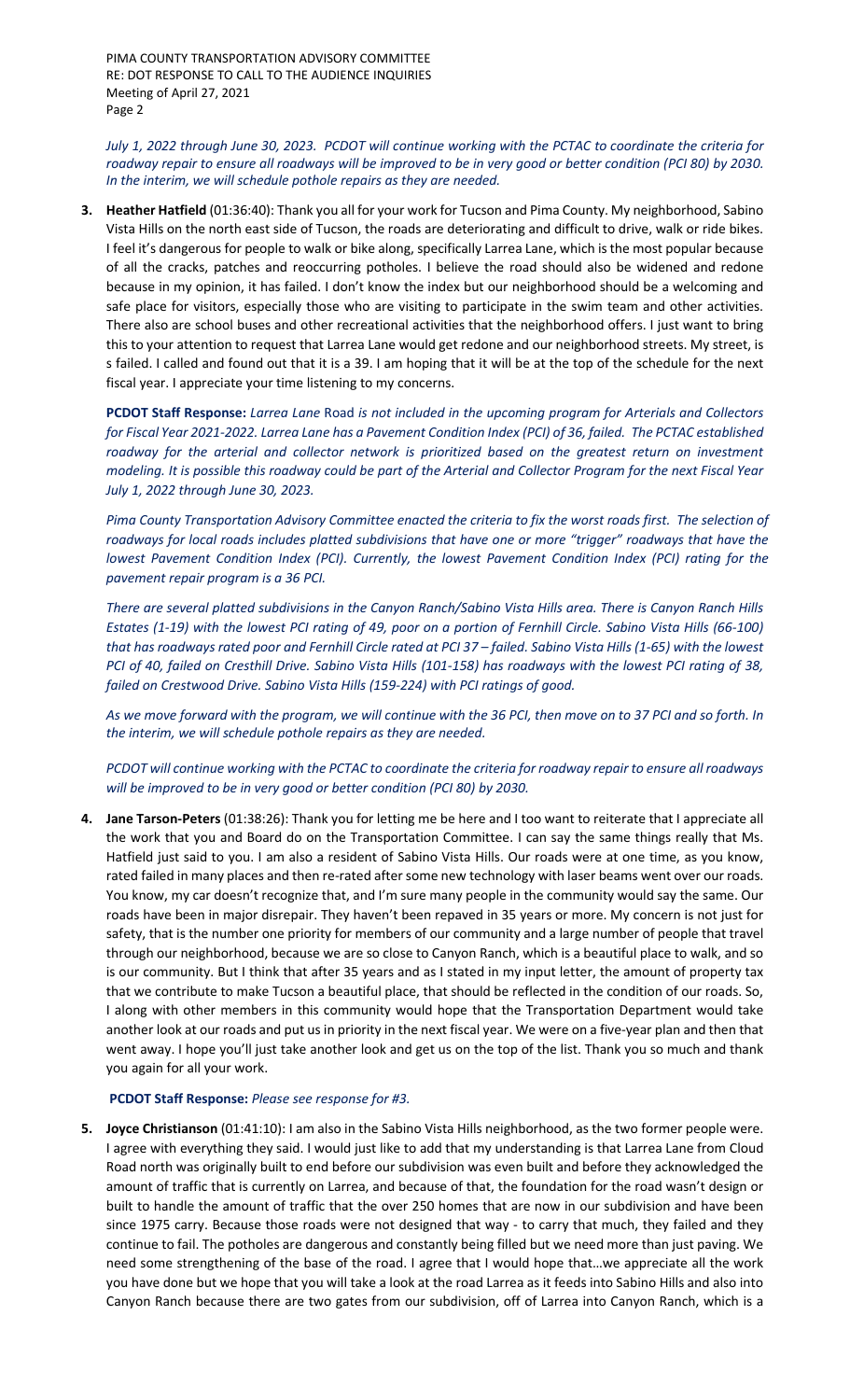PIMA COUNTY TRANSPORTATION ADVISORY COMMITTEE RE: DOT RESPONSE TO CALL TO THE AUDIENCE INQUIRIES Meeting of April 27, 2021 Page 3

substantial tax base as well and, they create more traffic than just our neighborhood traffic. I think that should also be considered. I appreciate your time. I appreciate learning what I've learned by sitting here for two hours and thank you very much for your work.

**PCDOT Staff Response:** *Please see response for #3.*

**6. Cristy Stagg** (01:44:18): Larrea Lane, the entrance to all of Sabino Vista Hills is covered with substantial potholes which have been temporarily patched routinely but are in desperate need of long term repair. These potholes have made the road treacherous for autos and pedestrians as the cars swerve across both lanes of the road trying to avoid damage to the vehicle. There is no bike lane or sidewalk on the road which places this high-foot traffic volume at risk of injury. Please provide a permanent solution for the auto and pedestrian safety risk on Larrea Lane.

### **PCDOT Staff Response:** *Please see response for #3.*

**7. Amanda Paladini** (01:45:31): I am an HOA President for Riverside Crossing. We have our road, they are now fair to poor rating. They have been for the past ten years, I understand. I understand with the budget for April, that at this time River Road was going to be done, which is already done, thank you guys but we would like to really work on getting Riverside Crossing the roads paved and at least looked into so that we can have a timeline or something. It has been brought up in previous meetings as I understand for HOA and we are under the impression that in order for us to pave our roads, right now it is Pima County and in order for us to take over our neighbor Riverside Place, we would have to pay for it. So we would kindly ask if maybe we could look at a timeline for Riverside Crossing as we are in that fair range for the road repaving. If you have any consideration let us know as HOA President and Vice-President, we could understand what is going on.

**PCDOT Staff Response:** *Riverside Crossing subdivision is not included in the upcoming program for local roads for Fiscal Year 2021-2022. Pima County Transportation Advisory Committee enacted the criteria to fix the worst roads first. The selection of roadways for local roads includes platted subdivisions that have one or more "trigger" roadways that have the lowest Pavement Condition Index (PCI). Currently, the lowest Pavement Condition Index (PCI) rating for the pavement repair program is a 36 PCI. Riverside Crossing does not have any failed roadways at this time. The lowest PCI in the subdivision is a 48, poor.*

*As we move forward with the program, we will continue with the 36 PCI, then move on to 37 PCI and so forth. In the interim, we will schedule pothole repairs as they are needed.*

*PCDOT will continue working with the PCTAC to coordinate the criteria for roadway repair to ensure all roadways will be improved to be in very good or better condition (PCI 80) by 2030.*

**8. Robert Larson** (01:47:27): Larrea Lane – I don't understand why a road that gets so much traffic does not get redone while a road like Giaconda Way gets redone and seems to get less traffic.

#### **PCDOT Staff Response:** *Please see response for #3.*

**9. Kristine Morgan** (01:48:12): Thank you to all of you for working so hard and I had no idea this meeting would be so long. I too wrote about Larrea Lane. I recently joined the Board of Directors for Sabino Vista Hills. I've been living here since January 1989. The road, Larrea Road and also our subdivision roads have never been repaved to my knowledge. They have occasionally had some tarring and gravel turned down and they had potholes fixed but they're not fixed in any permanent or semi-permanent fashion and it's very unsafe for a family neighborhood like ours, with a swim team with over 100 kids and also Canyon Ranch and everybody who's a pedestrian. I agree with Ms. Christenson. It's not really enough to just repair it. It actually should be repaved and also bicycle lanes and things added. I've been calling for years to the roadway maintenance and they've told me there's no money in the budget to fix Larrea Lane and that it's not on the schedule. They've been telling us this 2019 to 2020 and 2021 that there is no plan to repair this road and that service is over 150 families as Canyon Ranch. As other people have expressed, we see a lot of minor roads that have been repaired including a couple in our subdivision, but why isn't Larrea Lane ever fixed? and why aren't all the roads fixed? and I know there's budgetary problems and you try to do main arteries but we have been very concerned about it.

What is the protocol to hear something more about it? A week before the next meeting.

I understand the budget is set for several years in advance, what is the protocol to change what the schedule is to actually respond to the people's concerns. I am a new Board member for our subdivision and we have a meeting tonight. I would be happy to carry information back to our HOA.

(01:51:41): Annabelle replied PCDOT is working on the list for Fiscal Year 21-22 which starts July 1, 2021. The list is expected to be published by April 30. You can contact us or we can contact you. We will have a schedule for